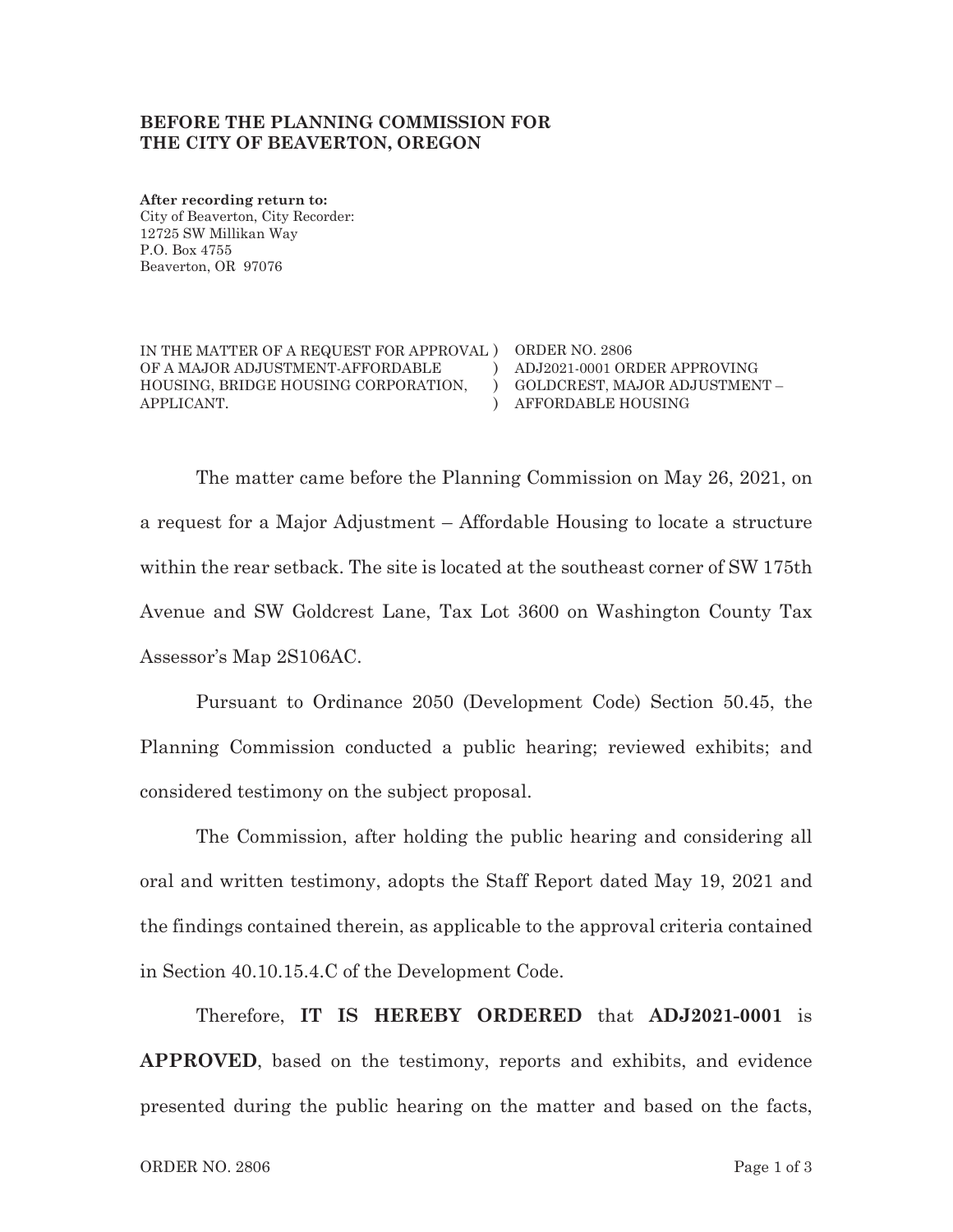findings, and conclusions found in the Staff Report dated May 19, 2021 and the

findings contained therein, subject to the conditions of approval as follows:

## **A.** General Conditions:

 $1<sub>1</sub>$ . The applicant shall ensure that the Design Review Three (DR2021-0016 application has been approved and is consistent with the submitted plans. (Planning/SR)

Motion **CARRIED**, by the following vote:

**AYES:** Winter, Saldanha, Lawler, McCann, Overhage, Teater **NAYS:** None. **ABSTAIN:** None. **ABSENT:** Nye.

Dated this  $3rd$  day of  $\frac{June}{10}$ , 2021.

To appeal the decision of the Planning Commission, as articulated in Land Use Order No. 2806 an appeal must be filed on an Appeal form provided by the Director at the City of Beaverton Community Development Department's s office by no later than 4:30 p.m. on  $J$ une  $15$ , 2021. June 15

## PLANNING COMMISSION FOR BEAVERTON, OREGON

ATTEST: APPROVED: